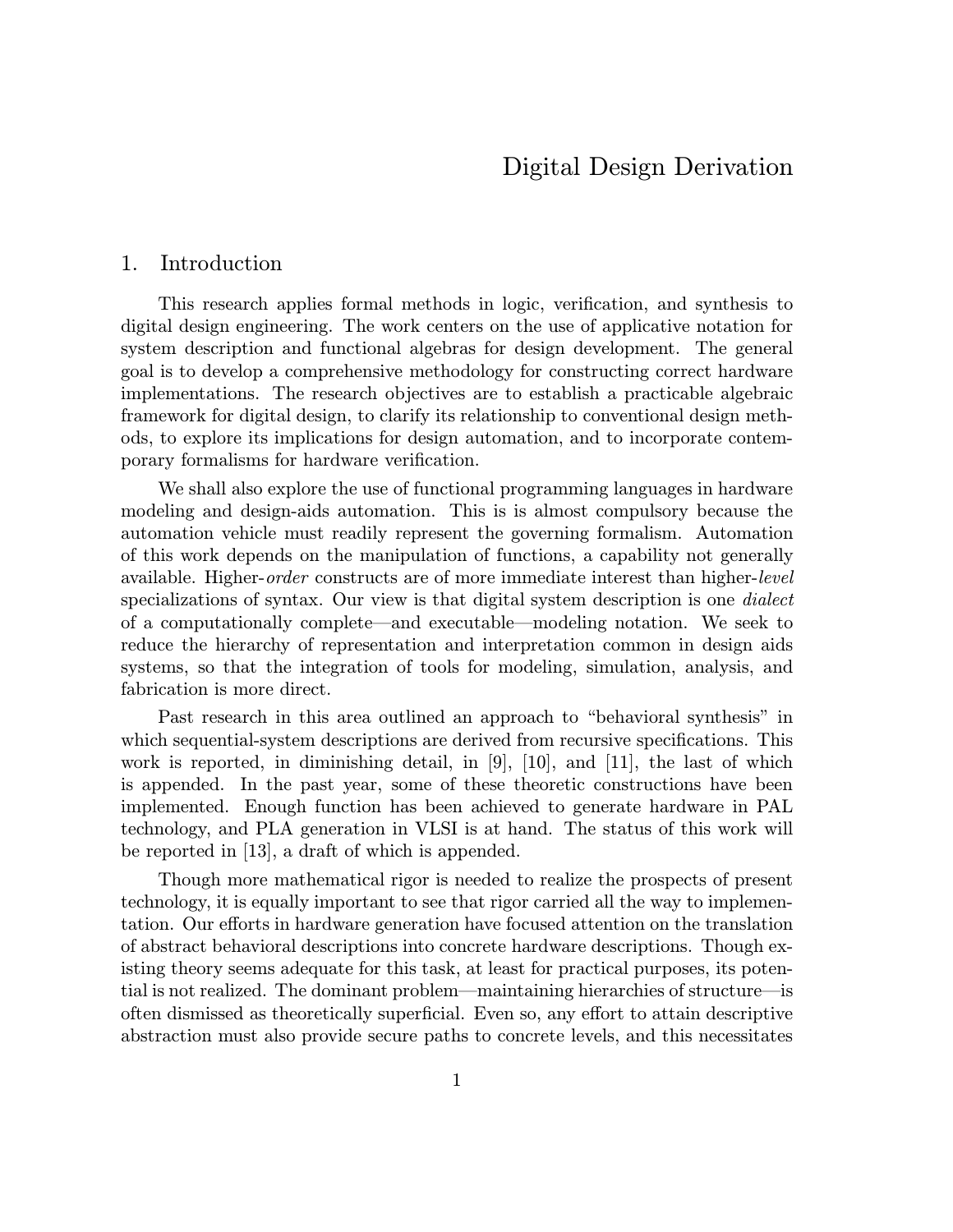coping with structure. The underlying problems are formally challenging because designs are subject to orthogonal decompositions. Numerous structural hierarchies must be simultaneously maintained.

The use of electrical simulation to explore logical design is a typical symptom of the central research problem. Low-level simulation is often the only secure software connection to physical implementation. The engineer is willing to forgo the advantages of behavioral modeling unless correct fabrication can be assured. The use of "silicon compilers" still leads to low level simulation as compiled subsystems are put together. Research in digital description and verification has followed the same path as efforts in design automation, attacking individual aspects of design. Little work is addressed to organizing the global design effort. It can be expected that formal research will be confronted by the same integration problems faced in software design-aids. These problems are generally acknowledged as profound.

Digital engineering is selective refinement to lower levels of detail. Various interacting tactics are involved. Each aspect of refinement is subject to independent treatment, but in any design instance, these aspects become dependent facets. Since there are many degrees of freedom in design, more descriptive latitude is needed. The tendency of production systems to codify specific techniques leads inevitably to a morass of incompatible tools. Hardware modeling research has sought the necessary generality in higher-order calculi. To the degree that descriptive abstraction is attained, engineering can be initiated and executed at higher levels. However, abstraction increases the distance between specifications and implementations, further necessitating automation of the implementation task.

Though it is often held that good design is hierarchical, it is naive to conclude that physical organization follows logical decomposition. A hardware system represents many disparate logical hierarchies. Packaging, routing, path-width parameterization, performance constraints, testability requirements, functional decomposition, and so on, each projects design in a different dimension. The practicing engineer constantly juggles these projections, often narrowing to an individual path or element. The intent of proposed research is to exhibit one semantic framework that maintains arbitrary decompositions of description. This immediately raises the fundamental issue of meaningful interaction. Intelligent guidance must be assumed, but where automation subsumes engineering tactics there is a real danger of loosing the sense and direction(s) of design.

We are interested in developing notations and techniques that are conducive to creative expertise. Engineering participation is essential to the progress of this work. We enjoy a good relationship with qualified digital engineers, Franklin Prosser and David Winkel, who provide insights into design methods and strategies. We are now engaged in several design projects that together constitute an experimental laboratory for this research. These include an MSI implementation of a full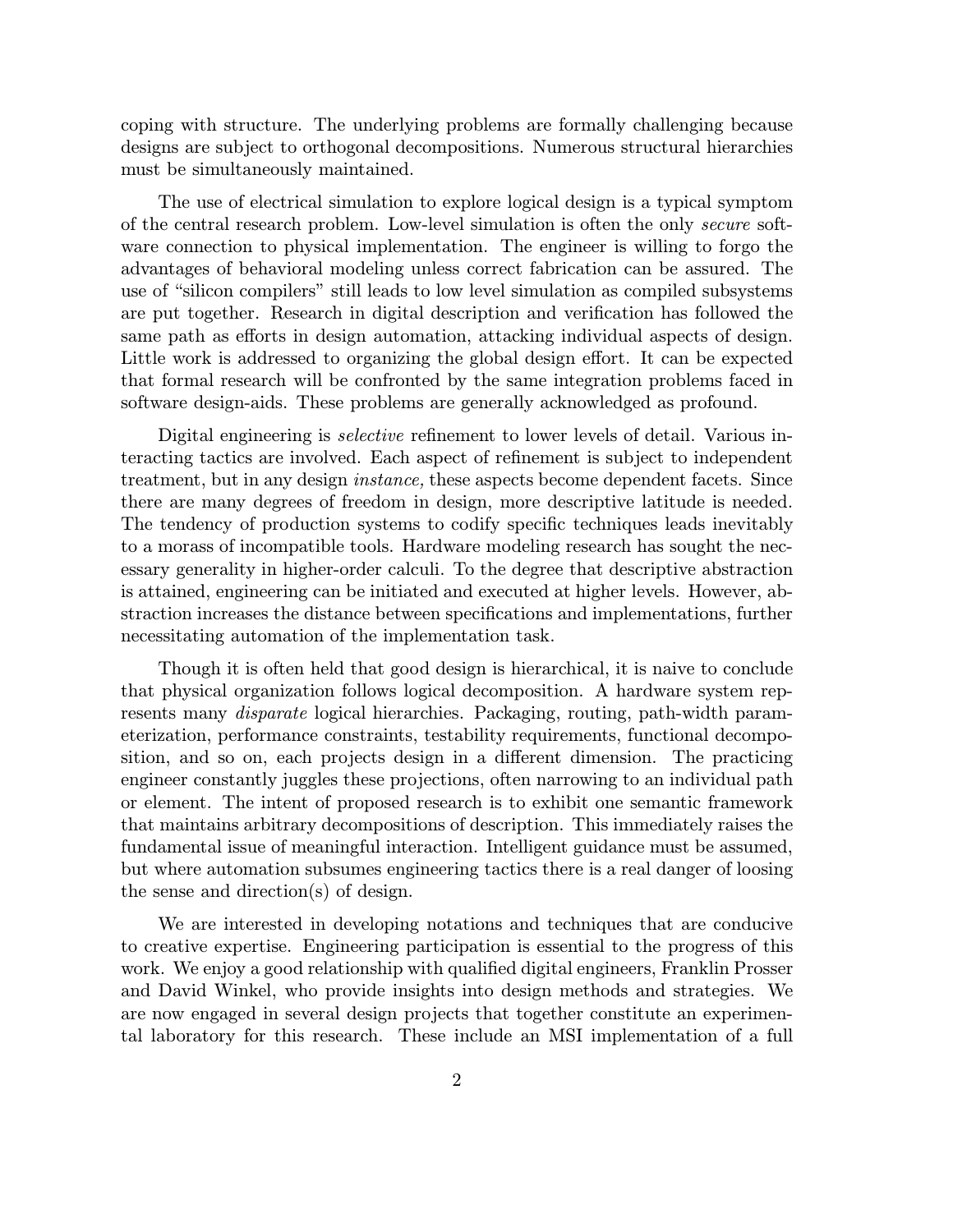computer system and a number of gate-level designs for storage architecture. The work leading to this proposal has already produced working implementations, one of which is discussed in Section 2.

Under the NSF CER program, this department is now building a research facility with a strong component of hardware design tools. Winkel and Prosser have developed, in-house, an excellent support vehicle for wire-wrap prototyping and microcode development. Full design-aids systems for VLSI have been acquired in the last year. The period of this grant will see several substantial designs derived as a result of the proposed research.

This work adapts results, techniques, and constructions from software-related research, exploiting results in denotational semantics, program transformation, compiler construction, and comparative schemata. The approach to hardware description correlates with software-oriented research done in this Department [2]. We expect to strengthen a connection between software engineering research and hardware engineering research, as they are conducted here.

#### 2. Background

We describe digital systems in applicative notation. The fundamental expression is a term, such as  $f(x, c)$ . An abstraction is the expression of a function in lambda-notation;  $\lambda X.E$  denotes the function with rule E and parameter X. When abstractions are named, it is conventional to omit the lambda, writing

$$
AndNot(u, v) = and(u, not(v))
$$

instead of

$$
AndNot = \lambda(u, v).and(u, not(v)).
$$

Often, abstractions serve the same purpose as symbols in schematics; the formal parameters giving internal names.

Functions may be freely expressed and applied. For example,

$$
composite(f, g) = \lambda x.f(g(x))
$$

applies its arguments in series. Functionals like compose are fundamental to any transformation algebra but also arise in descriptive contexts, often as a means to suppress representation details. An example can be seen later.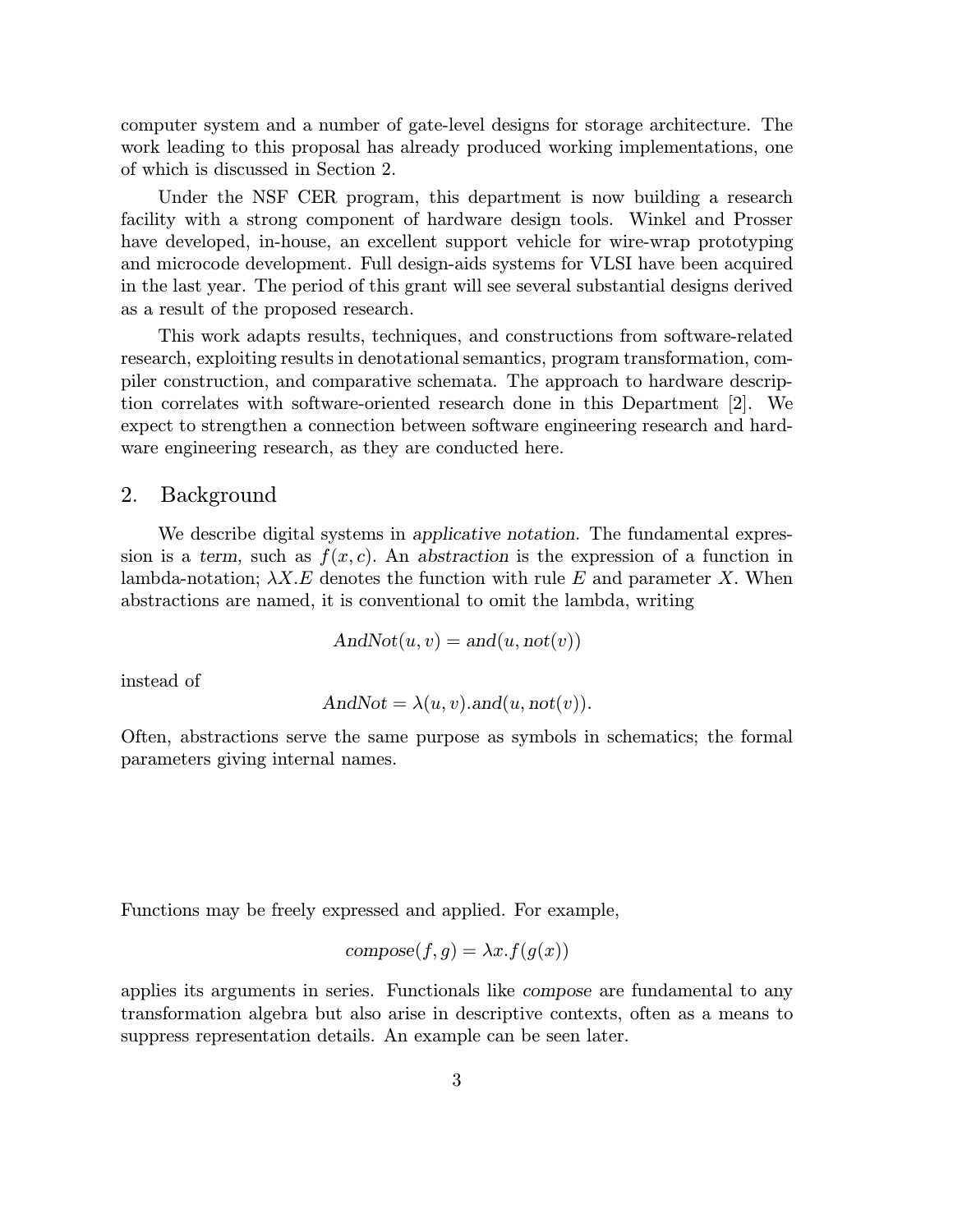A ground type, is a basis of primitive operations, constants, and predicates, together with a collection of rules that relate them. It may be an aggregate of (more) complex and (more) concrete subtypes, such as "arrays of integers" or "functions on characters." Though it is assumed that types are developed as domains [23], it is often appropriate simply to address descriptions to some primitive vocabulary.

A discrete interpretation of applicative notation assigns individual values to variables; a term denotes the application of a function to argument-values. From this model is developed the language of recursive function definitions [16, 15] and the more abstract algebra of denotational semantics [23].

To describe systems, the discrete interpretation is extended to a sequential interpretation. If  $V$  is a set of values, then behaviors of  $V$  is the set of (computable) sequences  $(v_0, v_1, \ldots)$  where each  $v_i \in V$ . The signal  $f(x, c)$  denotes the sequence S in which  $S_i = f(X_i, c)$ . (The boxes are a convention to distinguish sequential expressions.) An operator '!' prefixes values to sequences; it often denotes storage/delay.

$$
X = v : S \quad \text{means that} \quad X_0 = v \text{ and } X_{k+1} = S_k.
$$

Sequential systems are described by simultaneous signal-defining equations, such as

$$
SP(I) = O \quad \text{where} \quad \begin{cases} C = \text{ true } ! \ I \\ O = \text{ and } (I, \text{ not } (c)) \end{cases}
$$

Recursions describe feed-back, although this example has none. SP is a logical description of a "single pulser" circuit [24], which produces a unit pulse for every pulse on its input, I.

It is intuitive to regard  $SP$  as a recurrence relation for sequences  $I, C$ , and  $O$ (as, for example, in [7]). However, signals may range over higher-order domains. In [13], for example SP is transformed to

$$
SP(I) = O \text{ where } \begin{cases} C = \boxed{Abst}(\text{true} \mid I) \\ O = C(I) \end{cases}
$$

where

$$
Abst(v) \stackrel{\text{def}}{=} v \rightarrow [\lambda v.\mathtt{false}], [\lambda v.v]
$$

This was done to bridge levels of description; the two values of Abst, constant-false and the identity function, suggesting a pass transistor in NMOS. The symmetry in treatment of signals and components, in which both may be computed and applied, is of technical interest in our research. It is an extension of "proper abstraction,"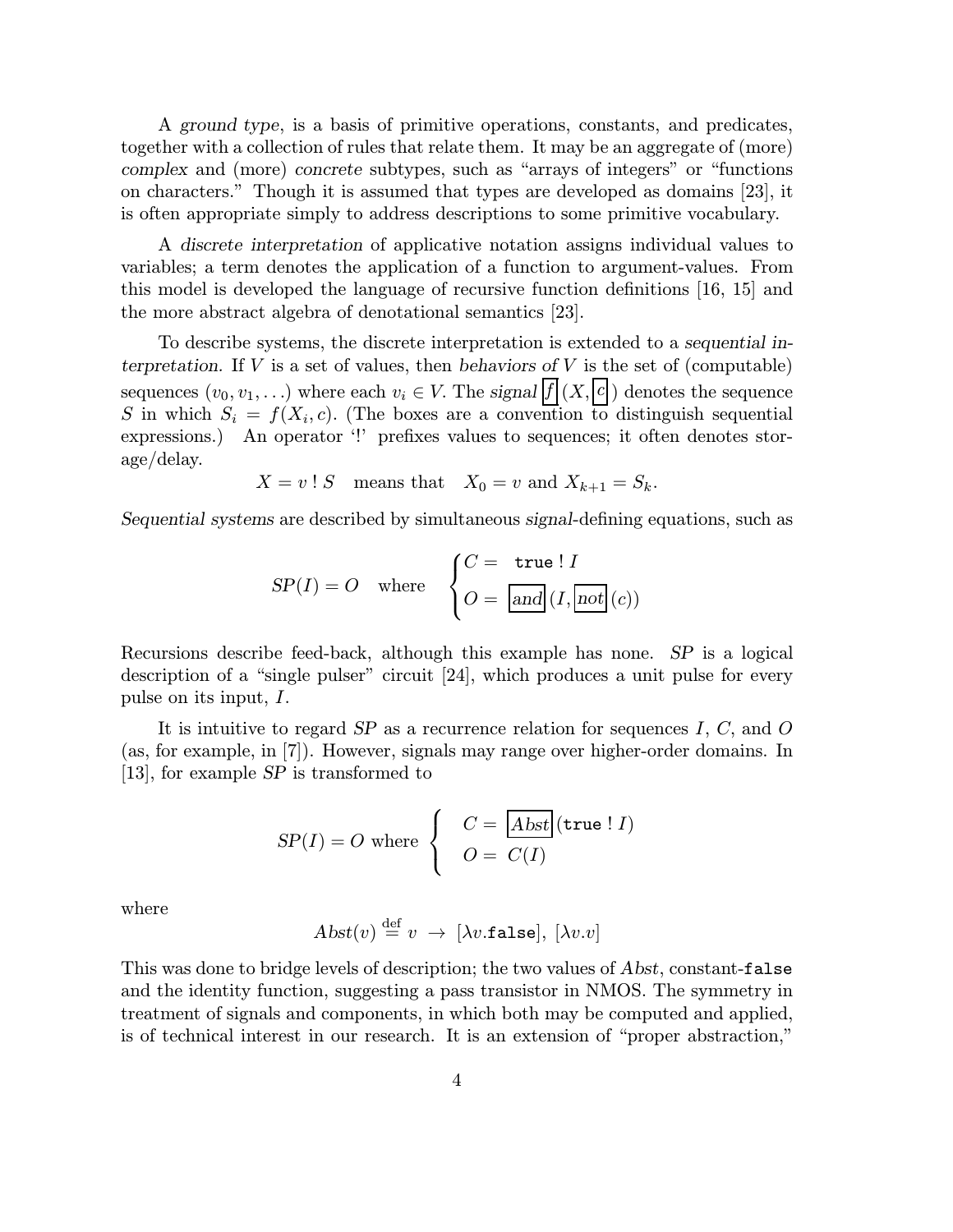which has proven its worth in programming languages. Such treatments seem warranted, if not in the direct description of hardware, then certainly for systems (both formal and programmed) that describe how hardware is described.

In [9], a technique is developed to derive digital system descriptions from recursive-function specifications. The key fact is that the class of iterative recursion schemata characterizes synchronous digital systems. Synchronous systems are typically implemented with externally clocked hardware, but self-timed or buffered implementations are just as well described. Since the proof of the characterization is constructive, derivation is mechanizable. Iterative schemata have long been known to be equivalent to finite-state control descriptions; the derivation techninque recasts standard methods for control synthesis (e.g. [24]) in a functional algebra. However, unlike standard methods, the construction also develops the connectivity of controlled elements. That is, the extraction of the controlling subsystem establishes, as a by-product, a correct global description of architecture. Hence, the construction yields a correct starting point for subsequent refinement of architecture.

The theoretic construction in [9] has been implemented and used to develop working circuits. The research objective, now partly established, was to forge a path to actual hardware by restricting the class and level of specifications (discussed later), by addressing hospitable target technologies (e.g. programmable PALs and standardized gate arrays), and by exploiting available analytic tools (e.g. for boolean simplification, and fuse-map generation). A kind of editor has been developed for executing various correctness-preserving transformations on sequential descriptions. It employs the familiar algebra for terms with specializations for expressions of delay.

The "back end" of this prototype editor is a collection of syntax transducers that generate source input to available hardware-generation systems. One such interface has produced working circuitry in PAL technology. Partial VLSI layouts have been generated, but we are at least a year from attempting fabrication. For reasons that will become obvious, a path to printed-wire boards is of more immediate concern.

The physical implementation of behavioral descriptions entails descending to successively more concrete levels of description. There are two interacting aspects in this process: isolation of relevant subsystems and imposition of representations. The editor provides some basic algebra for the first, but, at this time, none for the second.

Given an initial behavioral specification, one task is to segregate that portion which is subject to detailed design. This problem has received little attention, but is a key to maintaining global correctness. We have implemented a general transformation, called system factorization, which encapsulates subsystems. What to factor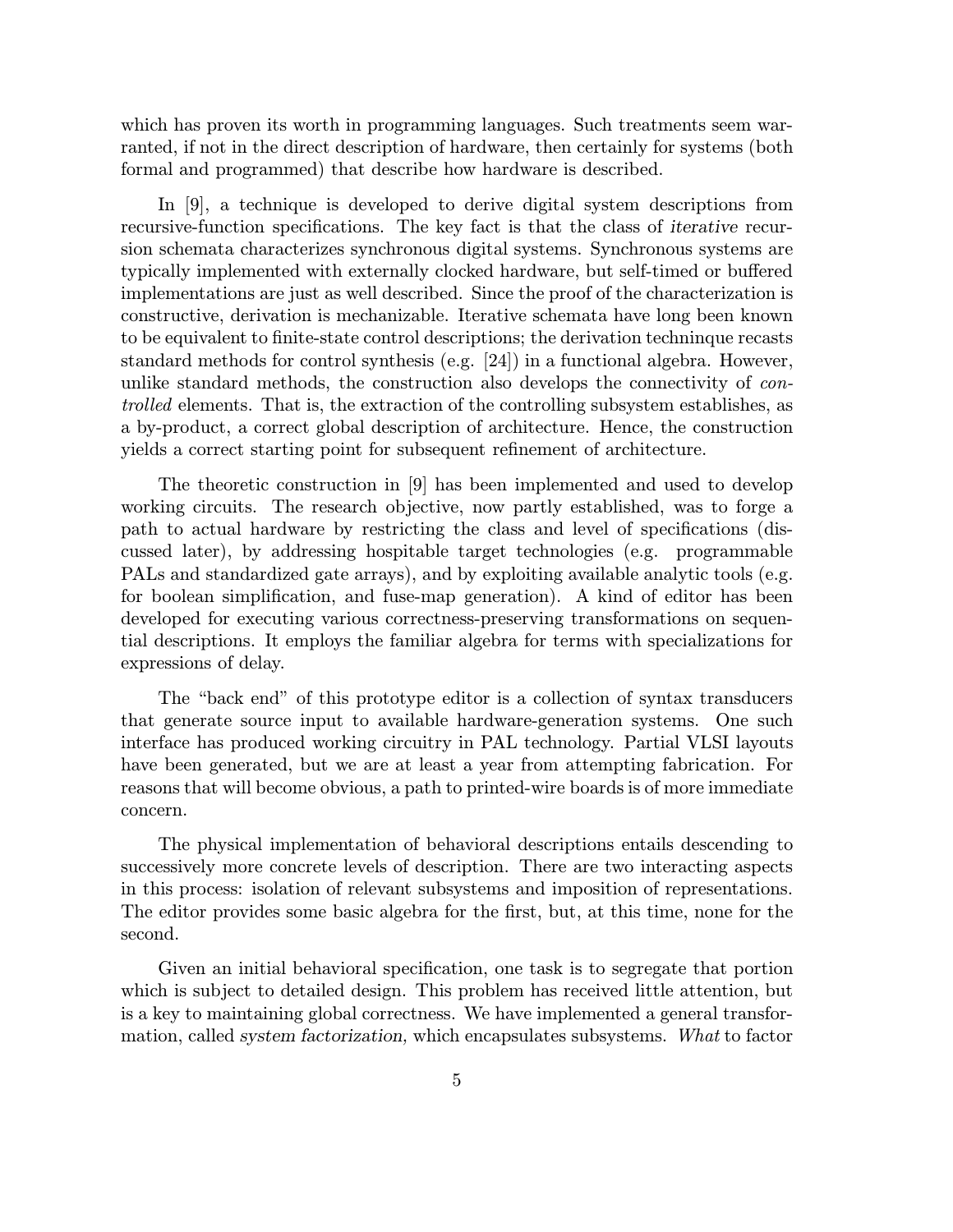is now a matter of judgement; and, in some cases, how to factor is determined interactively. From the exercises we have done, some typical reasons for factorization are the following (there are numerous examples in the appendices):

◦ Combination. This is simply the enclosure of a collection of terms by the formation of a combinator, a "macro." The first version of SP, above, might be expressed as

$$
SP(I) = O \quad \text{where} \quad \begin{cases} C = \boxed{Delay_{t}}(I) \\ O = \boxed{AndNot}(I, C) \end{cases}
$$

where

$$
AndNot(u, v) \stackrel{\text{def}}{=} and (u, not(v))
$$

and

$$
Delay_{\mathsf{t}}(S) \stackrel{\rm def}{=} \mathtt{true}~!~S
$$

SP itself is a combination and might have been factored from a larger system.

- Information Hiding. A more serious kind of factorization is done to encapsulate complex objects of the ground type. It is often a tactic to isolate internal data paths of a register architecture from the external structures (e.g. memories, stacks, co-processes) they operate against. In this context, it is called abstract component factorization in [9, 10, 11].
- Targeting. A typical example is the encapsulation of arithmetic operations as a multi-function arithmetic unit. This involves the synthesis of an instruction signal to govern the unit's function and the introduction of selector-terms to switch operands. There are many criteria for targeting, but we have found that in moderately large designs, reasonable factorizations can be found after a few trials.
- Packaging. The growth of programmable logic has increased the importance of partitioning descriptions into physical modules. For example, a "bit slice" partitioning can exploit the massive switching capabilities of array logic to eliminate the bussing of conventional register-transfer designs. Bit slicing is one example of how physical modularity can be completely orthogonal to functional modularity. For this reason, the translation of a functionally oriented behavioral description to a physically oriented circuit description is pervasive, although the transformations are based on simple algebra.

The second aspect of concrete design derivation is the introduction of representations for the ground type. This is different from the objective of system factorization, which is essentially to isolate a level of description. Representation is the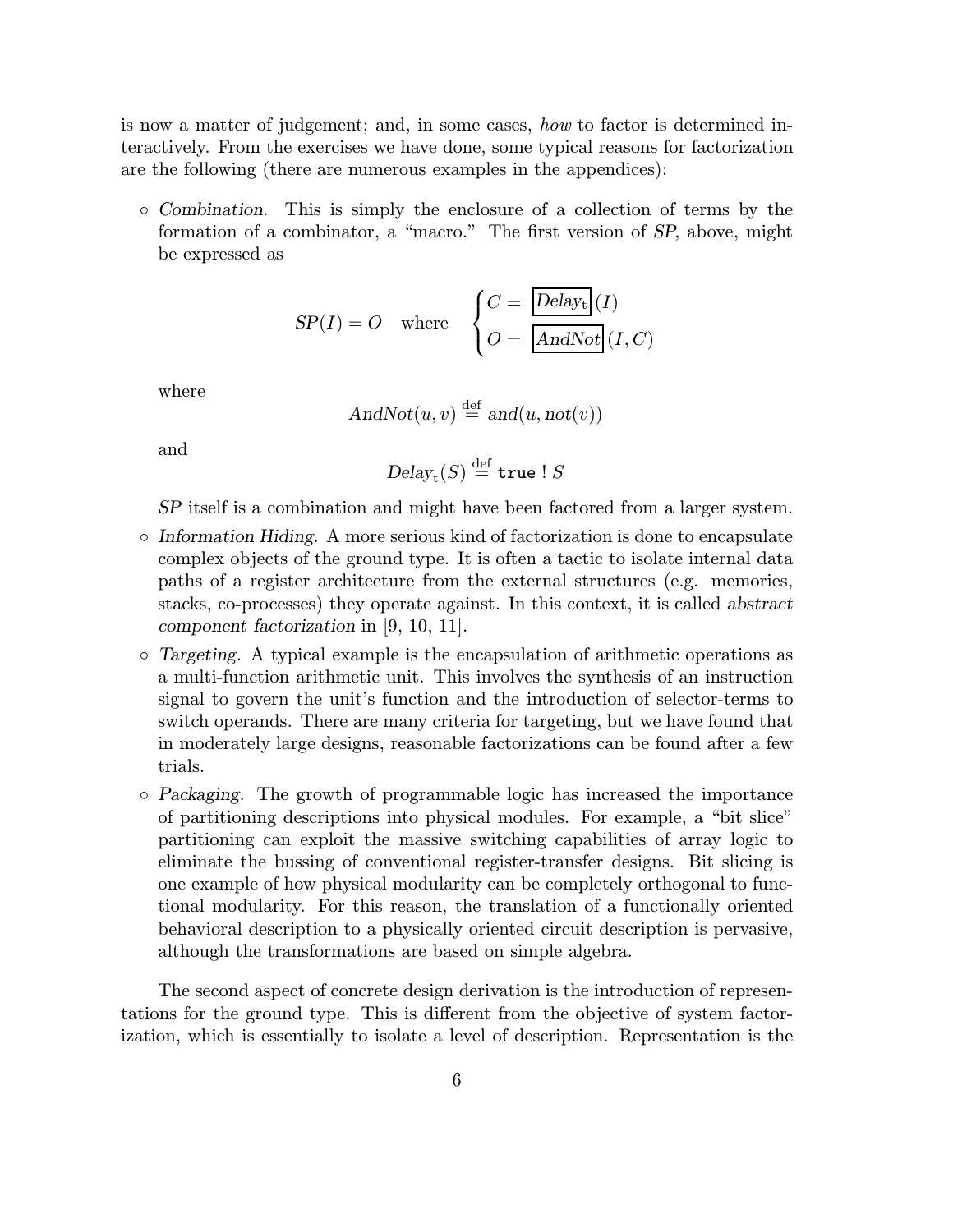replacement of one type by another. Briefly, given a type  $V$  one must present a set R and an interpretation,  $\alpha: R \to V$ , saying what value each element of R represents. An operation  $f: V \to V$  is implemented by  $F: R \to R$  if for all  $r \in R$ ,  $\alpha F(r) = f(\alpha r)$ ; that is, if  $F$  gets the right answer for every representable input value. (There are other versions of this statement, but this is the one used in most hardware verification research.)

In hardware, the most concrete type is usually binary logic. Hence, values in V are represented by tuples,  $R = Bit^{n}$ ; and, to make matters worse, n may be left variable until the final stages of implementation. In the course of a design, "addition" might reasonably acquire a spectrum of signatures, such as

$$
(\text{Integer} \times \text{Integer}) \rightarrow \text{Integer},
$$
  

$$
(\text{Bit}^n \times \text{Bit}^n) \rightarrow (\text{Bit}^n \times [\text{Carry}] \text{Bit}),
$$
  

$$
(\text{Int} \times \text{Bit}^n) \rightarrow (\text{Bit}^{n+1}),
$$

and ultimately

even

$$
Bit^{2n} \ \to \ Bit^{n+1}.
$$

Since we do not yet have automated means to address representation, our experiments have involved simple hierarchies, but even so, the experience is encouraging.

In the development of a garbage collector [13], factorizations were used to isolate the data paths for a register architecture. Communicative specifications for the factored modules (memories, arithmetic logic) were synthesized, while a correct global description was maintained. State generation and control encoding were automatically derived (following [9]), simplified, and assembled to programmable PALs after manual assignment of binary representations for symbolic values. What remained was a system of signal equations expressed in terms of record manipulation in the ground subtypes of "addresses" and "contents." These project to identity functions in the binary representation; hence, any group of data-path signals, reinterpreted in binary-logic, constituted a plausible bit slice. Packaging was a matter of selecting appropriate groups for automatic assembly into PAL. The result was eight distinct programs for thirty-four PALs, which comprised the registers and control for collecting a twenty-four bit address space.

The contribution of developmental work is its demonstration that the over-all organization of a design problem can be secured in an natural framework. Its purpose is to manage the exacting detail of design manipulation as various intellectual hierarchies are explored. We were able to project arbitrary subsystems into programmable technology, while preserving global coherence. This is crucial to the assurance of correct implementations. The whole of a digital design effort is a complex interleaving of tactical decompositions, whose general organization demands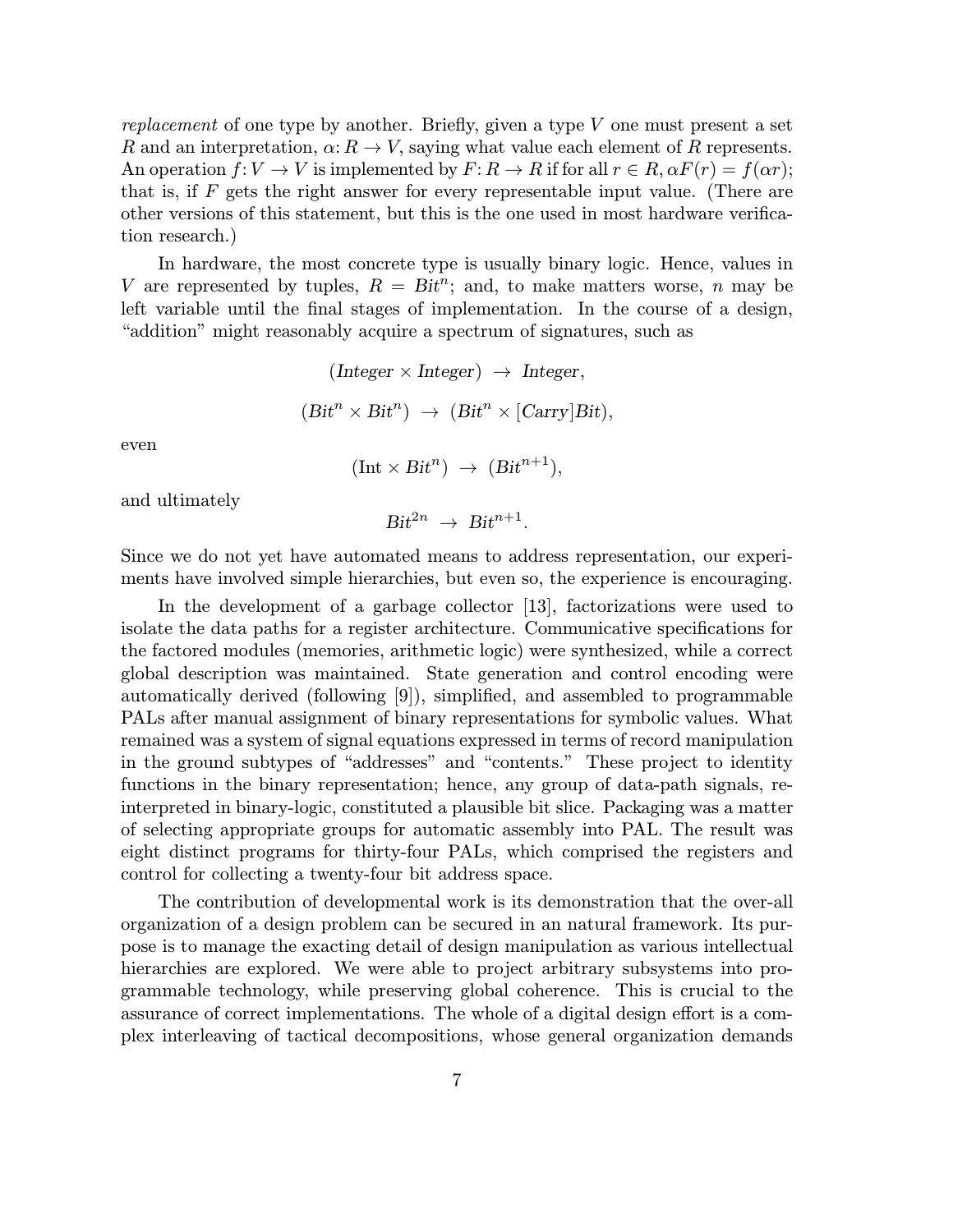further study. While it is certainly true that the analysis and reasoning for specific tactics must continue to be researched, too little attention is paid to supporting the interplay of tactics.

# Proposed Research

The experimental aspects of this work are driven by the need to address alternative technologies and more subtle design strategies. Much of this broadening comes through the piecemeal incorporation of classical techniques. In this, the primary concern is how these techniques might be unified in an abstract algebra. Such formalism taxes the patience of participating engineers, but has contributed to new insights into the use of current technology [25]. A purely functional perspective is also shedding light on modeling and simulation of hardware and software systems [12, 20].

Formal hardware description is approaching benefit to practice, but it remains to be demonstrated how more rigorous foundations can advance the engineering discipline. We hope to incorporate some good work by Sheeran [21, 22] in our more general framework. Our experimentation leaves little doubt about topics to be addressed in the continuation of this work.

We must first attack the representation of *simple* objects: getting from terms, say, of integers to terms of bits. Though the more general problems of higher-order representation are certainly relevant, they are not as urgent. This topic brings questions of type inference to the forefront. Type mismatches are the most common descriptive errors and the most difficult to correct. Type translations can be extremely confusing. Similar sentiments can be found in many related publications; we quote below from the conclusion of a survey by Boute [1]

Additional streamlining is required for the second-order system semantics of sequential circuits. A promising approach appears to consist in formalizing and extending [an FP algebra] and introducing a formal type definition language into [system description languages]. . .. Experience with our notation for describing complex computer architectures indicates the desirability of such a type language for other purposes as well.

In our experience, the last sentence is an understatement, but an understandable one because the dominant typing problems in hardware are structural: having to do mainly with product formation. The entailed inference is regarded as theoretically mundane, but there is a deeper issue at play. Temporal behavior, logical decompositions, physical decomposition, binary representation, all involve products. A VLSI description is virtually pure structure. It is difficult to maintain the intent of structurings, in part because they are formally indistinguishable.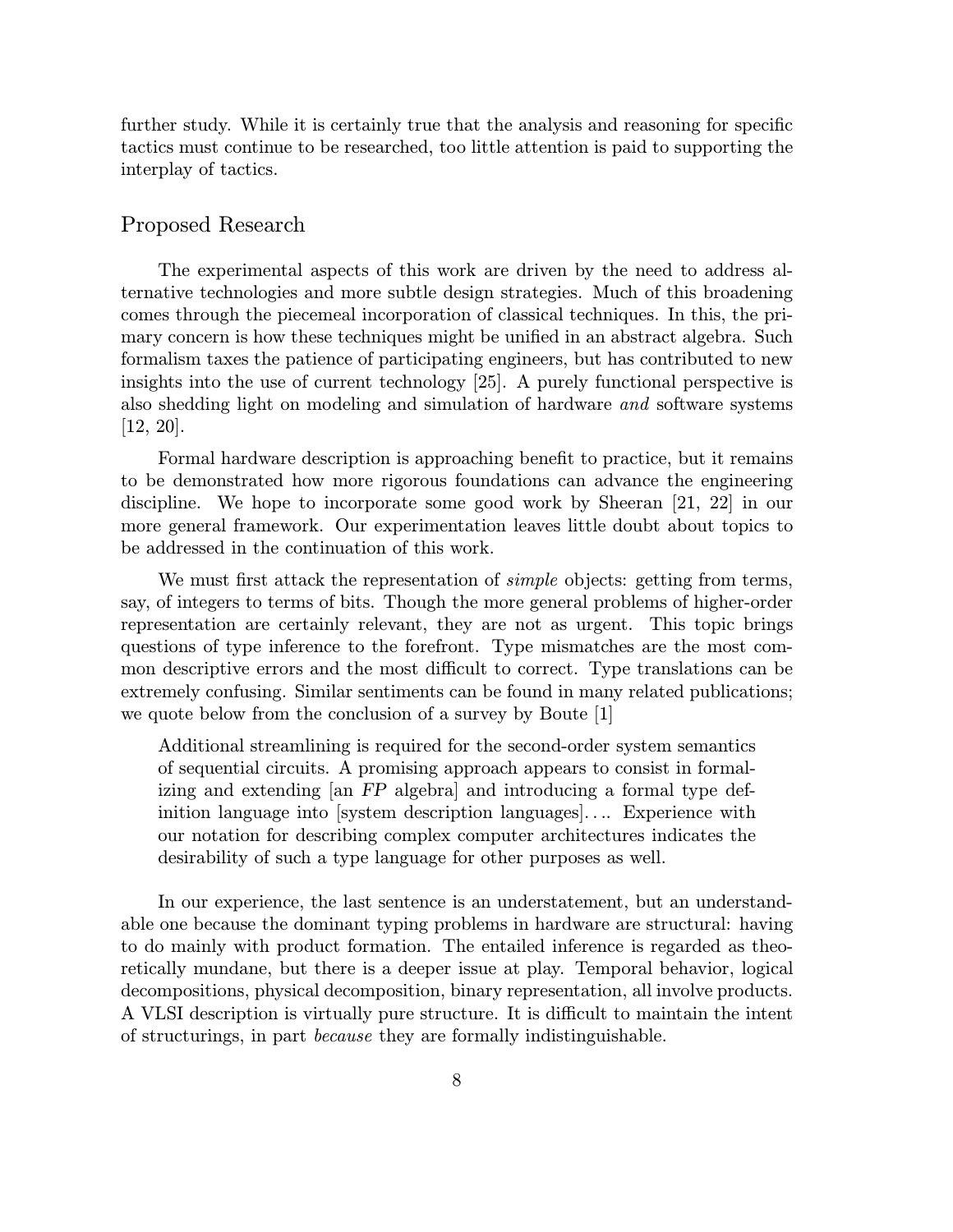One topic of proposed research is to develop and implement algebra for the imposition of representations in concrete descriptions. Mechanisms are needed to declare representations, to check for consistency, do trivial coercions, and to unify distinct objects through their representation.

Boute's work seems the closest to our own in notation and motivation. We are in near agreement with his notion of "open semantics," where a single descriptive syntax is subjected to a various interpretations (besides the discrete/behavioral models) for the purpose of analysis and implementation. Applied to automation, this means that a single circuit description is executed in distinct environments, to obtain logical, analytical, and geometrical information. Locally, O'Donnell has done the most work on this subject, showing how a description generates behavioral simulations, wiring lists, connectivity graphs, and layouts [20].

The thesis that circuit analyses and fabrication can be done in a compositional manner needs close examination. It can probably be made true by adding more descriptive structure and semantic abstraction. This approach leads to more dimensions of of orthogonal decomposition, the central problem considered in this proposal.

Our main difference with Boute is our use of reflexive domains in behavioral modeling; he proposes a more rigorous hierarchy of order, and makes a credible assertion that underlying types can be constructively built [1]. In our view, full abstraction should not be precluded from descriptive bases, but this perspective comes from a background in programming languages, not digital engineering. Gordon cogently argues for a freer use of higher-order constructs in digital verification [4]. Our motivation has more to do with specification:

It is a long-term goal to extend the frontier of what constitutes a hardware specification. We seek to develop a broader class of of functional descriptions from which digital implementations can be systematically obtained.

A more concrete goal is to incorporate a logic for reasoning about sequential systems. Gordon makes an attractive case for a pure predicate calculus [4], Mozskowski for a temporal logic [19], and Milne for a communicating calculus [17]. All provide a mechanized support specialized to hardware. A more immediate prospect is the verification work of Hunt [8].

Hunt's is one of the most exhaustive hardware verification exercises to appear in the literature. He employs the Boyer-Moore system to mechanically verify the correctness proof of a microprocessor description. German and Wang also use Boyer-Moore to prove classes of circuits [3]. Other microprocessor proofs have been done at Cambridge [5] and Calgary [14]. Hunt's approach is attractive for two reasons. First, it is based in applicative notation and can most readily be integrated in our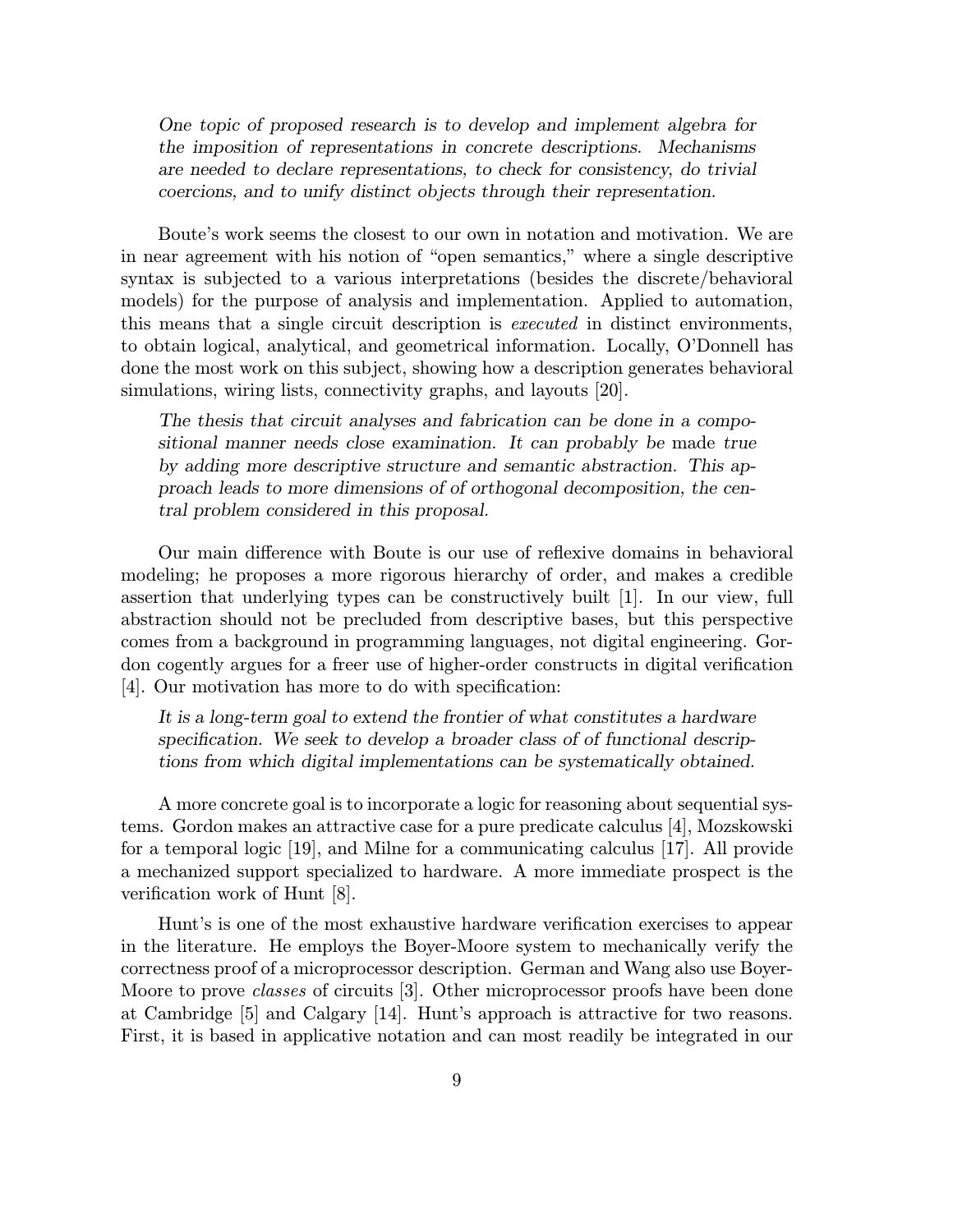development project. Second, Hunt (and also German and Wang) directly addresses the validity of binary representations.

There are two independent parts to Hunt's proof. First, he establishes gatelevel implementations the machine's ground type (integer arithmetic). He then proves that a micro-coded interpreter implements the microprocessor's instruction semantics. This second proof is carried out in the more abstract type. Hunt's "verified microprocessor" is just a textual description, of course, given at mixed levels of detail. It is the kind of description, that we foresee transforming to physical hardware. The processor is specified in a form (it is an iterative recursion equation) that we have already shown be can be translatable to architecture. The subsequent incorporation of binary representations is the main topic of proposed research.

We see in Hunt's work a good opportunity to demonstrate the general relationship between direct verification and transformational development, applied to hardware [18]. The contribution of the proposed research is to develop a secure framework for the incorporation of verified subsystems in surrounding designs.

In summary, the next two years of research focus on the latter stages of hardware derivation. The primary goal is to bridge lower levels of representation hierarchy by exploring the algebra needed to manipulate descriptive structure. Our experimental work will broaden the tactics and target media for implementation. Formal research centers on expanding the classification of functional specifications from which hardware may be obtained, and in particular, to study the use of recursive types in behavioral description. An immediate topic is to establish a connection to hardware verification research.

### References

- [1] Raymond T. Boute, "Current work on the semantics of digital systems," in: G. J. Milne and P. A. Subrahmanyam (eds.), Formal Aspects of VLSI Design, 1986, pp. 99-112.
- [2] Daniel P. Friedman, Chris T. Haynes, Eugene Kohlbecker, and Mitchell Wand, Programming Languages: Abstractions and their Implementations, [working title] in progress.
- [4] Mike Gordon, "LCF LSM: A system for for specifying and verifying hardware," University of Cambridge Computer Laboratory Technical Report No. 41.
- [5] Mike Gordon, "Proving a Computer Correct," University of Cambridge Computer Laboratory Technical Report No. 42.
- [6] Mike Gordon, "Why higher-order logic is a good formalism for specifying and verifying hardware," in: G. J. Milne and P. A. Subrahmanyam (eds.), Formal Aspects of VLSI Design, 1986, pp. 153–177.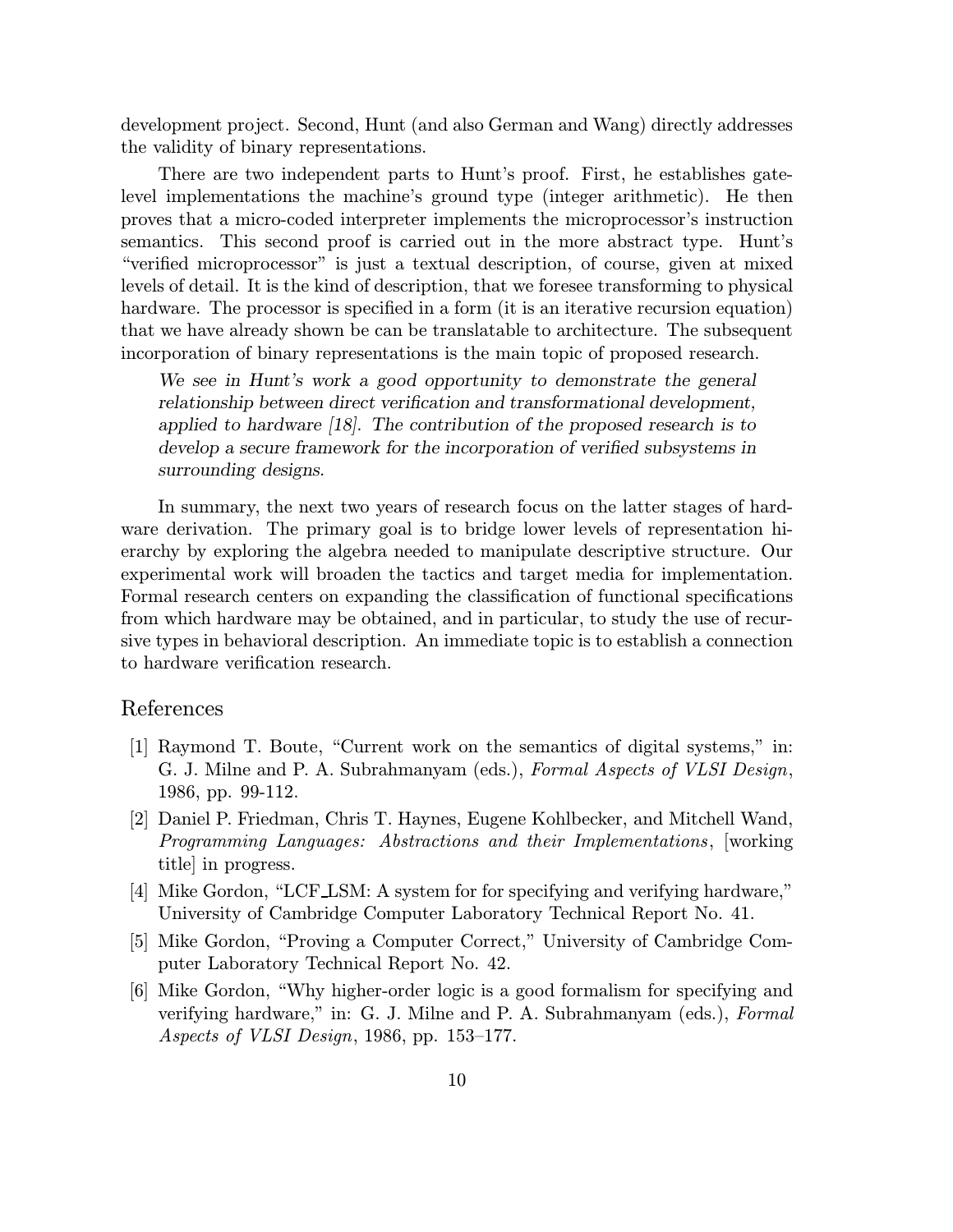- [3] Steven M. German and Yu Wang, "Formal verification of parameterized hardware designs," Proc. IEEE International Conference on Computer Design: VLSI in Computer, 1985.
- [7] F. J. Hill and G. R. Peterson, Introduction to Switching Theory and Logical Design (Third Ed.) (John Wiley&Sons, New York, 1981).
- [8] Warren A. Hunt, Jr., FM8501: A verified Microprocessor, Ph.D. dissertation, Technical Report 47, Institute for Computing Science, The University of Texas at Austin, 1985.
- [9] Steven D. Johnson, Synthesis of Digital Designs from Recursion Equations, The ACM Distinguished Dissertation Series, The MIT Press, 1984.
- [10] Steven D. Johnson, "Applicative Programming and Digital Design," Eleventh Annual ACM SIGACT-SIGPLAN Symposium on Principles of Programming Languages (1984), 218–227.
- [12] Steven D. Johnson, "Circuits and systems: Implementing communication with streams," IMACS Transactions on Scientific Computation, Vol. II, (ed.) M. Ruschitzka, (1983) 311–319.
- [11] Steven D. Johnson, "Digital design in a functional calculus," in: G. J. Milne and P. A. Subrahmanyam (eds.), Formal Aspects of VLSI Design, 1986, pp. 45-58 [Proceedings of the 1985 Edinburgh Workship on VLSI].
- [13] Steven D. Johnson, Bhaskar Bose, and C. David Boyer, "A tactical framework for digital design," to appear in the proceedings of the Hardware Verification Workshop, University of Calgary, January, 1987; draft appended.
- [14] Jeffery Joyce, "The SECD Machine: A Study in Advanced Architecture," [unnumbered] Department of Computer Science, The University of Calgary [probably 1984].
- [15] Jacques Loeckx and Kurt Sieber, The Foundations of Program Verification, translated by Ryan D. Stansifer, B.G. Teubner, Stuttgart, John Wiley & Sons, New York, 1984.
- [16] Zohar Manna, Mathematical Theory of Computation, McGraw-Hill, New York, 1974.
- [17] George J. Milne, "CIRCAL: a calculus for circuit description," INTEGRATION 1 Nos. 2 and 3, 1983.
- [18] George J. Milne, "Simulation and verification: related techniques for hardware analysis," Proc.  $\gamma$ <sup>th</sup> Int. Symp. on Computer Hardware Description Languages and their Applications (CHDL '85), Tokyo, North-Holland, 1985.
- [19] Ben Moszkowski, "Executing temporal logic programs," University of Cambridge Computer Laboratory Technical Report No. 55 (1984).